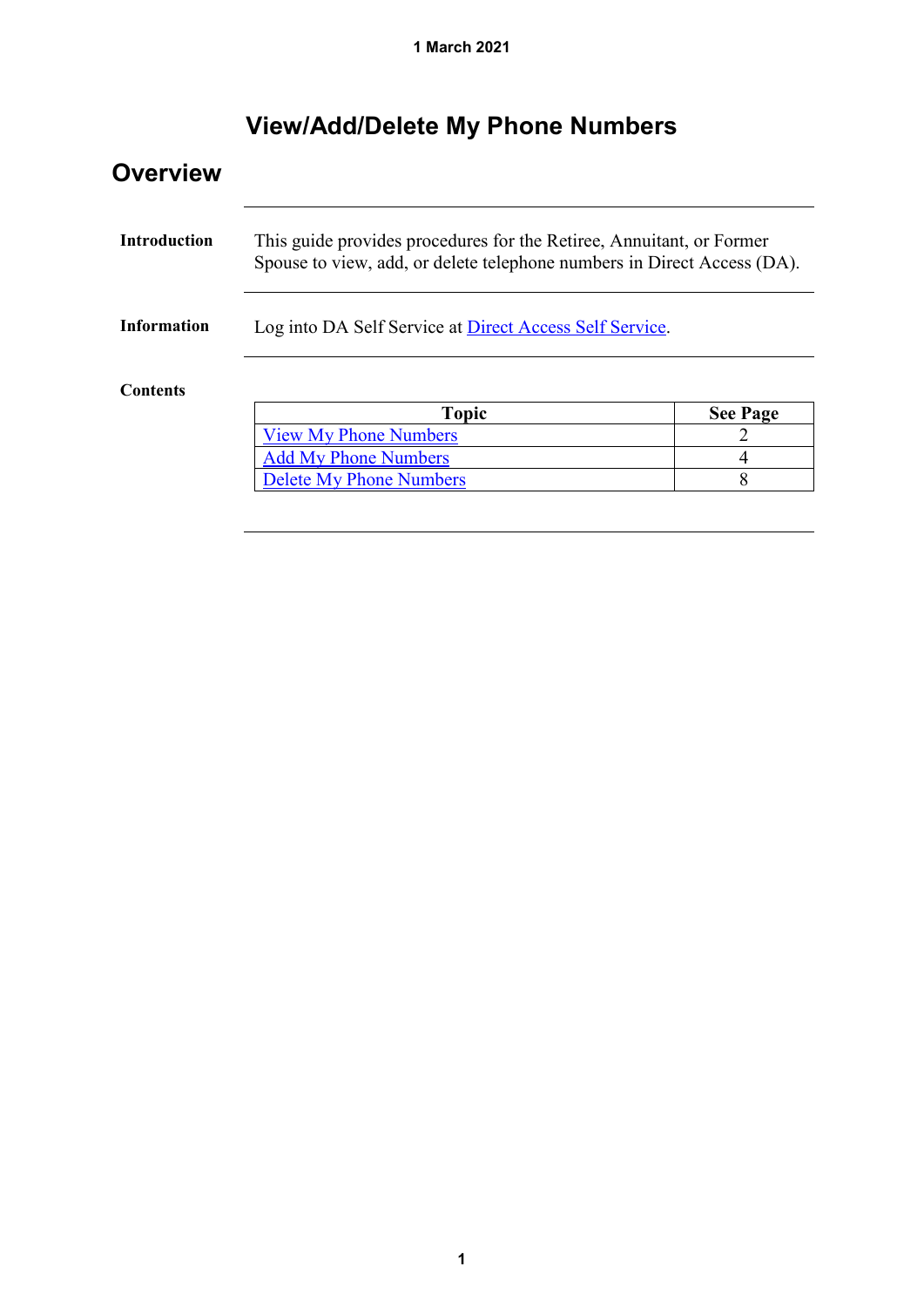### <span id="page-1-0"></span>**View My Phone Numbers**

**Introduction** This section provides procedures for the Retiree, Annuitant, or Former Spouse to view telephone numbers in Direct Access (DA).

**Procedures** See below.

| <b>Step</b> | <b>Action</b>                                                                                                                                                                                                                                                                                                            |                                                                                                                                                                                                                                 |  |  |
|-------------|--------------------------------------------------------------------------------------------------------------------------------------------------------------------------------------------------------------------------------------------------------------------------------------------------------------------------|---------------------------------------------------------------------------------------------------------------------------------------------------------------------------------------------------------------------------------|--|--|
|             | <b>Select View/Change My Phone Numbers.</b>                                                                                                                                                                                                                                                                              |                                                                                                                                                                                                                                 |  |  |
|             |                                                                                                                                                                                                                                                                                                                          | <b>Note:</b> Some Retirees may have more than one user access; in which case, you<br>will need to select the Self Service tab to view the Self Service menu.                                                                    |  |  |
|             |                                                                                                                                                                                                                                                                                                                          |                                                                                                                                                                                                                                 |  |  |
|             | Requests «<br>My Page<br><b>Self Service</b>                                                                                                                                                                                                                                                                             |                                                                                                                                                                                                                                 |  |  |
|             | Welcome to Direct Access II Self Service for Retirees, Annuitants, and Former<br>Spouses. You can use Self-Service to perform the functions listed below.<br>- If you encounter problems, contact PPC at 1-866-772-8724,<br>consent status".<br>pop-up blocker in your web browser to view pay slips and 1099R forms. In | - 2018 1099R/1095 forms: Click the "View/Print My Year End Forms"<br>link to access them. Here are instructions for updating your "electronic<br>Please note: Pay slips and 1099R forms will open in a new window. Turn off the |  |  |
|             | Internet Explorer, click on Tools to access the pop-up blocker options.                                                                                                                                                                                                                                                  |                                                                                                                                                                                                                                 |  |  |
|             | <b>View My Payslip</b><br>This link will take you to a list of all available<br>payslips to view and/or download.                                                                                                                                                                                                        | <b>View/Print My Year End Forms</b><br>Affirmative consent to receive only an electronic<br>copy of Year-End Tax Forms.                                                                                                         |  |  |
|             | View My 1099R<br>This link will take you to a list of all available<br>1099R tax documents to view and/or download.                                                                                                                                                                                                      | <b>View/Change Mailing Address</b><br>View and make changes to your mailing<br>address. PPC uses the mailing address to send<br>communications, payroll, and tax documents to<br>you.                                           |  |  |
|             | <b>View/Change My Phone Numbers</b><br>Self-service users will use this link to view, add,<br>or update their phones numbers.                                                                                                                                                                                            | <b>Change My EFT/Direct Deposit</b><br>This link will take you to view and/or change your<br>EFT/Direct Deposit.                                                                                                                |  |  |
|             | <b>Change My Delivery Options</b><br>This link will allow you to change delivery options<br>for communications.                                                                                                                                                                                                          | <b>Change My Voluntary Deductions</b><br>This link will take you to view, add, change, or<br>stop your voluntary deductions.                                                                                                    |  |  |
|             | <b>View/Change My Email Address</b><br>This link will take you to view and/or change your<br>email addresses stored in the Retired Payroll<br>system.                                                                                                                                                                    | <b>Change My Password</b><br>This link will allow you to change your password<br>and set your Forgot Password security<br>question/answer.                                                                                      |  |  |
|             | <b>View My Final Pay Beneficiary</b><br>Self-service users will use this link to view their<br><b>Final Pay Beneficiaries</b>                                                                                                                                                                                            | Change My Federal & State Tax<br>Review or change your W-4 information.                                                                                                                                                         |  |  |
|             |                                                                                                                                                                                                                                                                                                                          |                                                                                                                                                                                                                                 |  |  |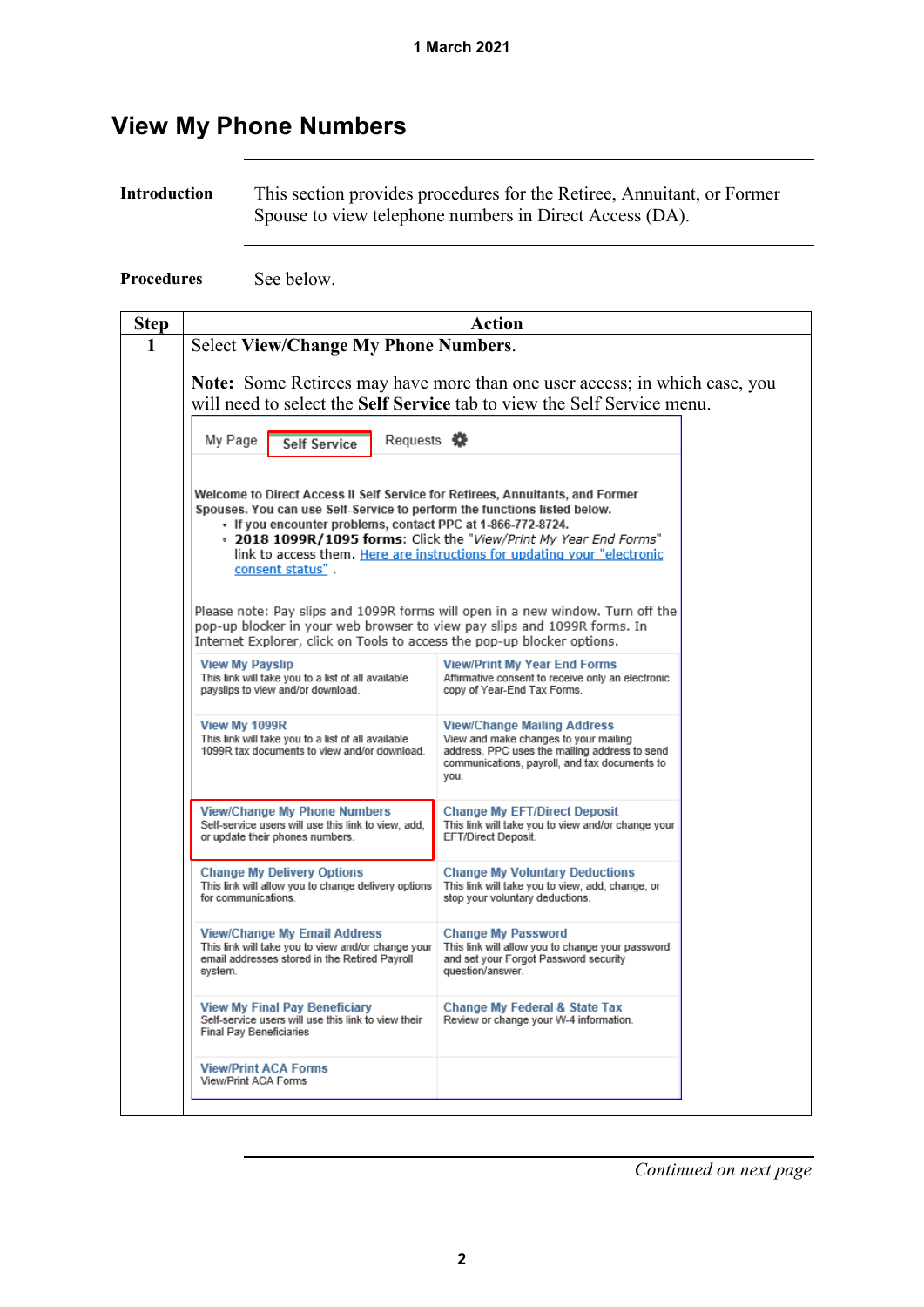## **View My Phone Numbers, Continued**

#### **Procedures**,

continued

| <b>Step</b>    | <b>Action</b>                                                          |                                                                          |                                                                                           |                  |               |  |
|----------------|------------------------------------------------------------------------|--------------------------------------------------------------------------|-------------------------------------------------------------------------------------------|------------------|---------------|--|
| $\overline{2}$ | The Phone Numbers page will display. If the phone number(s) listed are |                                                                          |                                                                                           |                  |               |  |
|                |                                                                        |                                                                          | incorrect, refer to the Delete My Phone Numbers to remove.                                |                  |               |  |
|                | <b>Phone Numbers</b>                                                   |                                                                          |                                                                                           |                  |               |  |
|                | Hoban Washburne                                                        |                                                                          |                                                                                           |                  |               |  |
|                | Enter your phone numbers.                                              |                                                                          |                                                                                           |                  |               |  |
|                | <b>Phone Numbers</b>                                                   |                                                                          |                                                                                           |                  |               |  |
|                | <b>Phone Type</b>                                                      | <b>Telephone</b>                                                         | <b>Extension</b>                                                                          | <b>Preferred</b> | <b>Delete</b> |  |
|                | Mobile                                                                 | 555 666 7777                                                             |                                                                                           | ✓                | 俞             |  |
|                |                                                                        | <b>Add Phone Number</b>                                                  |                                                                                           |                  |               |  |
|                | Save                                                                   |                                                                          |                                                                                           |                  |               |  |
|                |                                                                        |                                                                          |                                                                                           |                  |               |  |
| 3              |                                                                        |                                                                          | To return to the Self Service Menu, click the <b>House</b> icon in the upper right corner |                  |               |  |
|                | of Direct Access.                                                      |                                                                          |                                                                                           |                  |               |  |
|                |                                                                        | <b>United States Coast Guard</b><br>U.S. Department of Homeland Security |                                                                                           |                  |               |  |
|                |                                                                        |                                                                          |                                                                                           |                  |               |  |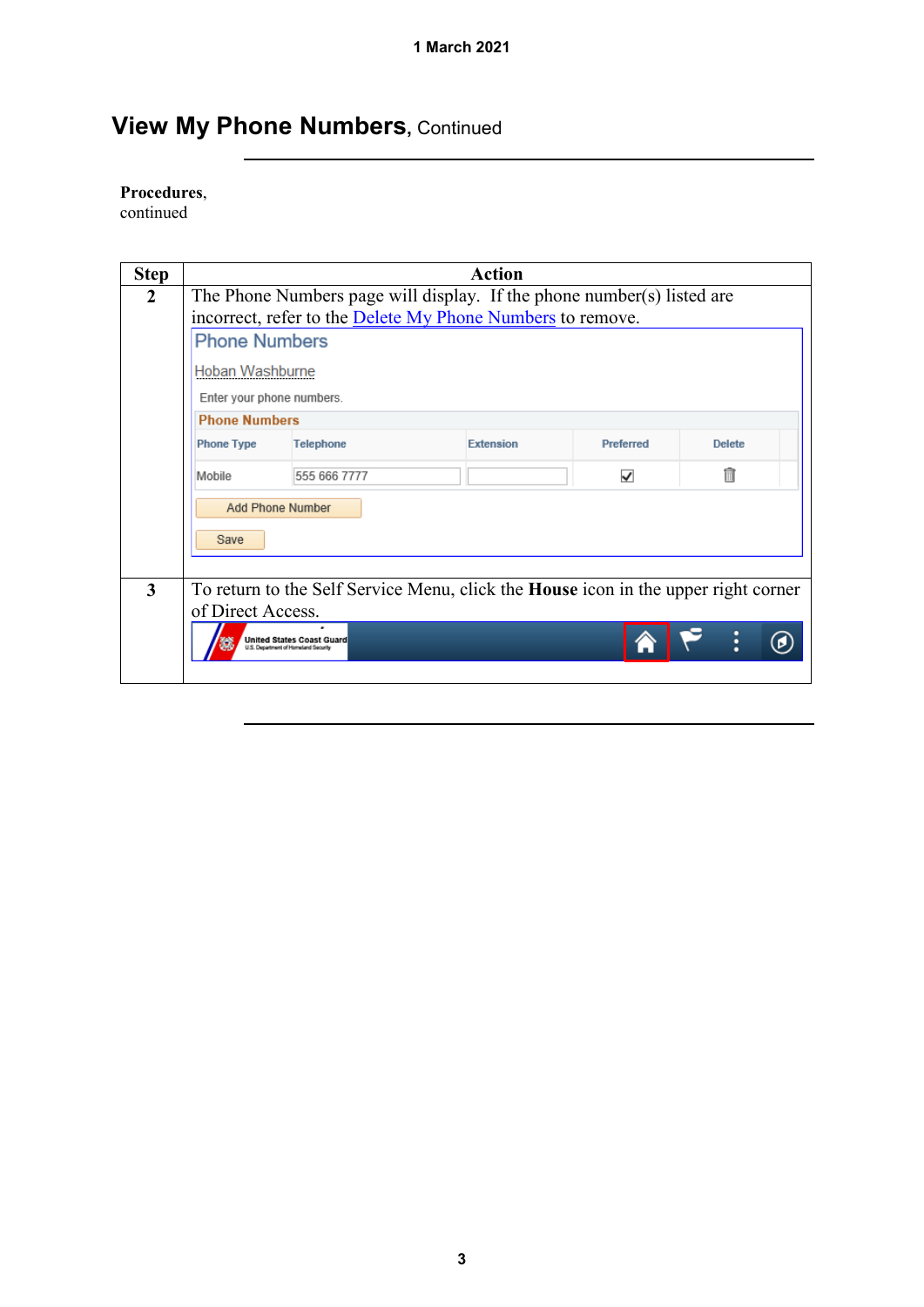### <span id="page-3-0"></span>**Add My Phone Numbers**

**Introduction** This section provides procedures for the Retiree, Annuitant, or Former Spouse to add telephone numbers in Direct Access (DA).

**Procedures** See below.

| <b>Step</b> | Action                                                                                                                                                                                                                                                                                                                                                                                                                                                                                                                                                                                                                                 |                                                                                                                                                                                       |  |  |  |  |
|-------------|----------------------------------------------------------------------------------------------------------------------------------------------------------------------------------------------------------------------------------------------------------------------------------------------------------------------------------------------------------------------------------------------------------------------------------------------------------------------------------------------------------------------------------------------------------------------------------------------------------------------------------------|---------------------------------------------------------------------------------------------------------------------------------------------------------------------------------------|--|--|--|--|
| 1           | <b>Select View/Change My Phone Numbers.</b>                                                                                                                                                                                                                                                                                                                                                                                                                                                                                                                                                                                            |                                                                                                                                                                                       |  |  |  |  |
|             | <b>Note:</b> Some Retirees may have more than one user access; in which case, you will<br>need to select the Self Service tab to view the Self Service menu.                                                                                                                                                                                                                                                                                                                                                                                                                                                                           |                                                                                                                                                                                       |  |  |  |  |
|             | My Page<br>Requests <b>茶</b><br><b>Self Service</b>                                                                                                                                                                                                                                                                                                                                                                                                                                                                                                                                                                                    |                                                                                                                                                                                       |  |  |  |  |
|             | Welcome to Direct Access II Self Service for Retirees, Annuitants, and Former<br>Spouses. You can use Self-Service to perform the functions listed below.<br>- If you encounter problems, contact PPC at 1-866-772-8724.<br>- 2018 1099R/1095 forms: Click the "View/Print My Year End Forms"<br>link to access them. Here are instructions for updating your "electronic<br>consent status".<br>Please note: Pay slips and 1099R forms will open in a new window. Turn off the<br>pop-up blocker in your web browser to view pay slips and 1099R forms. In<br>Internet Explorer, click on Tools to access the pop-up blocker options. |                                                                                                                                                                                       |  |  |  |  |
|             | <b>View My Payslip</b><br>This link will take you to a list of all available<br>payslips to view and/or download.                                                                                                                                                                                                                                                                                                                                                                                                                                                                                                                      | <b>View/Print My Year End Forms</b><br>Affirmative consent to receive only an electronic<br>copy of Year-End Tax Forms.                                                               |  |  |  |  |
|             | View My 1099R<br>This link will take you to a list of all available<br>1099R tax documents to view and/or download.                                                                                                                                                                                                                                                                                                                                                                                                                                                                                                                    | <b>View/Change Mailing Address</b><br>View and make changes to your mailing<br>address. PPC uses the mailing address to send<br>communications, payroll, and tax documents to<br>you. |  |  |  |  |
|             | <b>View/Change My Phone Numbers</b><br>Self-service users will use this link to view, add.<br>or update their phones numbers.                                                                                                                                                                                                                                                                                                                                                                                                                                                                                                          | <b>Change My EFT/Direct Deposit</b><br>This link will take you to view and/or change your<br>EFT/Direct Deposit.                                                                      |  |  |  |  |
|             | <b>Change My Delivery Options</b><br>This link will allow you to change delivery options<br>for communications.                                                                                                                                                                                                                                                                                                                                                                                                                                                                                                                        | <b>Change My Voluntary Deductions</b><br>This link will take you to view, add, change, or<br>stop your voluntary deductions.                                                          |  |  |  |  |
|             | <b>View/Change My Email Address</b><br>This link will take you to view and/or change your<br>email addresses stored in the Retired Payroll<br>system.                                                                                                                                                                                                                                                                                                                                                                                                                                                                                  | <b>Change My Password</b><br>This link will allow you to change your password<br>and set your Forgot Password security<br>question/answer.                                            |  |  |  |  |
|             | <b>View My Final Pay Beneficiary</b><br>Self-service users will use this link to view their<br><b>Final Pay Beneficiaries</b>                                                                                                                                                                                                                                                                                                                                                                                                                                                                                                          | <b>Change My Federal &amp; State Tax</b><br>Review or change your W-4 information.                                                                                                    |  |  |  |  |
|             | <b>View/Print ACA Forms</b><br>View/Print ACA Forms                                                                                                                                                                                                                                                                                                                                                                                                                                                                                                                                                                                    |                                                                                                                                                                                       |  |  |  |  |
|             |                                                                                                                                                                                                                                                                                                                                                                                                                                                                                                                                                                                                                                        |                                                                                                                                                                                       |  |  |  |  |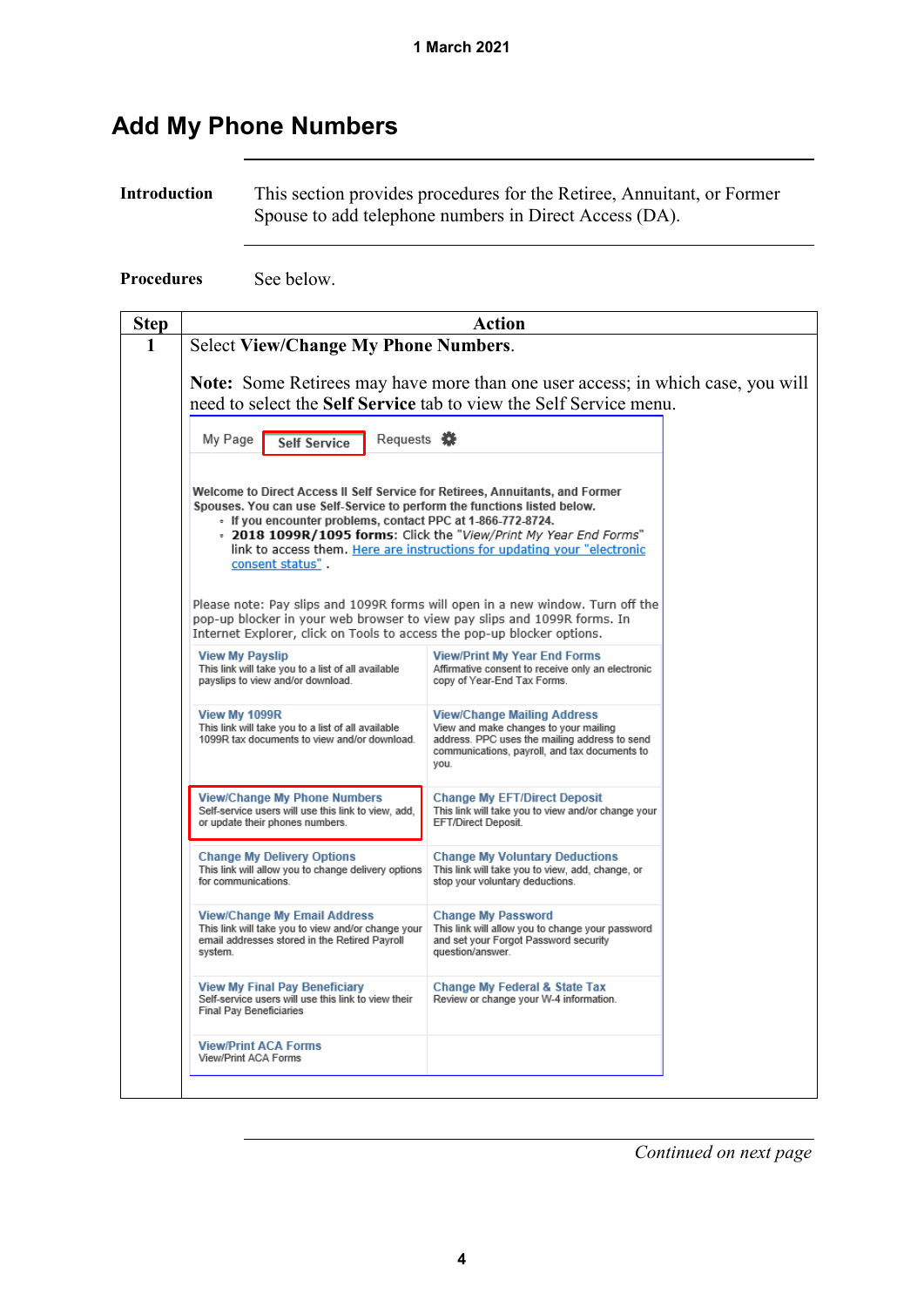## Add My Phone Numbers, Continued

#### **Procedures**,

continued

| <b>Step</b>             | <b>Action</b>                                                        |                         |                                                                             |                      |                |  |  |
|-------------------------|----------------------------------------------------------------------|-------------------------|-----------------------------------------------------------------------------|----------------------|----------------|--|--|
| $\overline{2}$          | Number.                                                              |                         | The Phone Numbers page will display. To add a phone number, click Add Phone |                      |                |  |  |
|                         | <b>Phone Numbers</b>                                                 |                         |                                                                             |                      |                |  |  |
|                         | Hoban Washburne                                                      |                         |                                                                             |                      |                |  |  |
|                         | Enter your phone numbers.                                            |                         |                                                                             |                      |                |  |  |
|                         | <b>Phone Numbers</b>                                                 |                         |                                                                             |                      |                |  |  |
|                         | <b>Phone Type</b>                                                    | <b>Telephone</b>        | Extension                                                                   | Preferred            | <b>Delete</b>  |  |  |
|                         | Mobile                                                               | 555 666 7777            |                                                                             | $\blacktriangledown$ | $\blacksquare$ |  |  |
| $\overline{\mathbf{3}}$ | Save<br>A new row will display.                                      | <b>Add Phone Number</b> |                                                                             |                      |                |  |  |
|                         | <b>Phone Numbers</b><br>Hoban Washburne<br>Enter your phone numbers. |                         |                                                                             |                      |                |  |  |
|                         | <b>Phone Numbers</b>                                                 |                         |                                                                             |                      |                |  |  |
|                         | <b>Phone Type</b>                                                    | <b>Telephone</b>        | <b>Extension</b>                                                            | Preferred            | <b>Delete</b>  |  |  |
|                         | Mobile                                                               | 555 666 7777            |                                                                             | $\checkmark$         | fi             |  |  |
|                         |                                                                      | $\checkmark$            |                                                                             |                      | fi             |  |  |
|                         | Save                                                                 | <b>Add Phone Number</b> |                                                                             |                      |                |  |  |
|                         |                                                                      |                         |                                                                             |                      |                |  |  |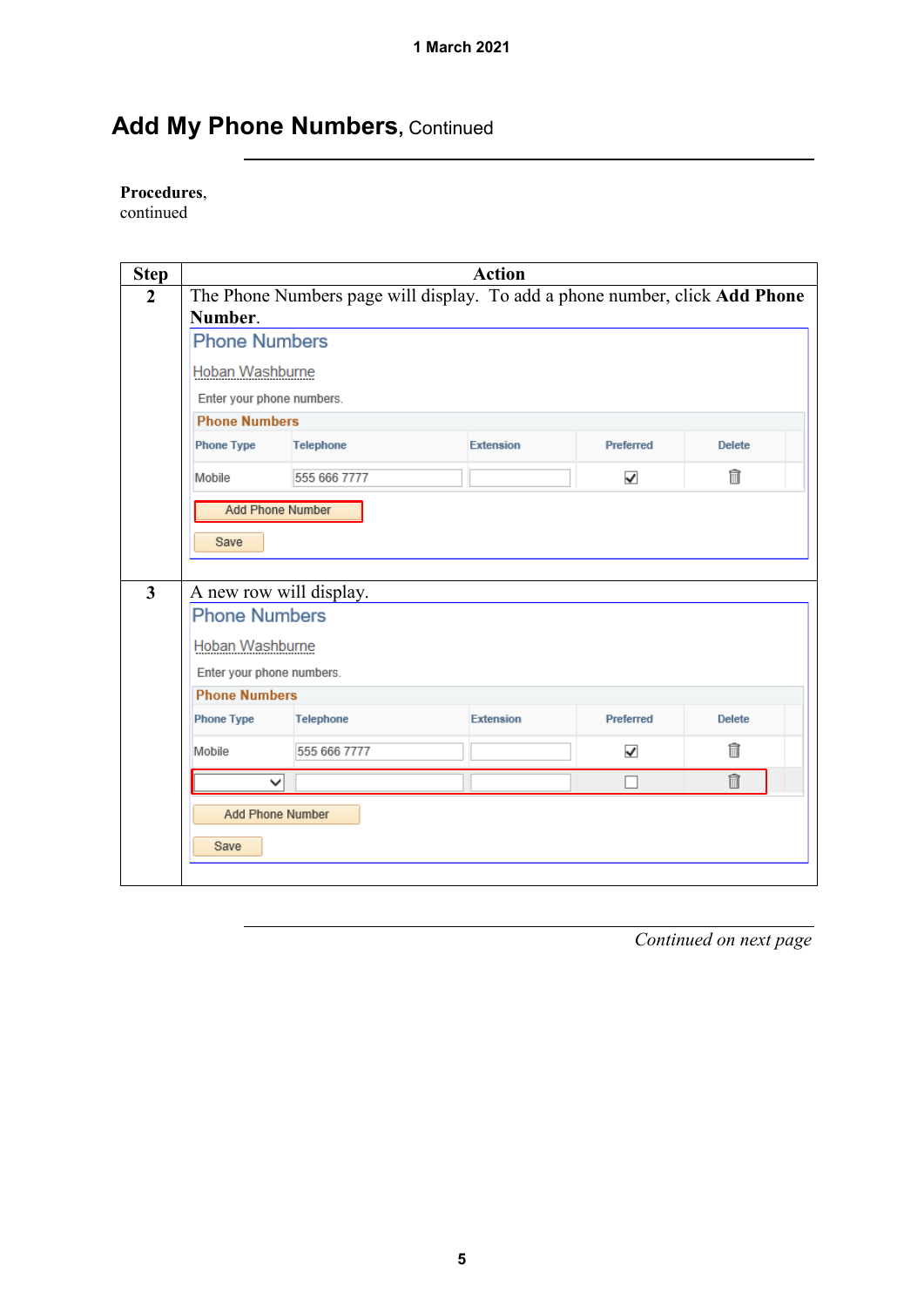## Add My Phone Numbers, Continued

#### **Procedures**,

continued

| <b>Step</b> | <b>Action</b>                                                                                                                                                                                                  |                                         |                  |                         |               |  |
|-------------|----------------------------------------------------------------------------------------------------------------------------------------------------------------------------------------------------------------|-----------------------------------------|------------------|-------------------------|---------------|--|
| 4           |                                                                                                                                                                                                                | Select a phone type from the drop-down. |                  |                         |               |  |
|             |                                                                                                                                                                                                                | <b>Phone Numbers</b>                    |                  |                         |               |  |
|             | Hoban Washburne                                                                                                                                                                                                |                                         |                  |                         |               |  |
|             | Enter your phone numbers.                                                                                                                                                                                      |                                         |                  |                         |               |  |
|             | <b>Phone Numbers</b>                                                                                                                                                                                           |                                         |                  |                         |               |  |
|             | <b>Phone Type</b>                                                                                                                                                                                              | <b>Telephone</b>                        | <b>Extension</b> | Preferred               | <b>Delete</b> |  |
|             | Mobile                                                                                                                                                                                                         | 555 666 7777                            |                  | ✓                       | m             |  |
|             |                                                                                                                                                                                                                |                                         |                  |                         | 俞             |  |
|             | <b>Business</b><br>Campus<br>Dormitory                                                                                                                                                                         | Number                                  |                  |                         |               |  |
|             | FAX<br>Home<br>Home Fax<br>Main<br>Mobile<br>Other<br>Pager 1<br>Pager 2<br>Telex<br>Work Cell<br>Work Fax                                                                                                     | <b>Ret SS Address Change</b>            |                  |                         |               |  |
| 5           | Enter the Telephone number with area code (or country code for non-U.S.<br>numbers) and the Extension (if applicable). Check the Preferred box ONLY if<br>that number is the primary/preferred contact number. |                                         |                  |                         |               |  |
|             | <b>Phone Numbers</b>                                                                                                                                                                                           |                                         |                  |                         |               |  |
|             | Hoban Washburne                                                                                                                                                                                                |                                         |                  |                         |               |  |
|             | Enter your phone numbers.                                                                                                                                                                                      |                                         |                  |                         |               |  |
|             | <b>Phone Numbers</b>                                                                                                                                                                                           |                                         |                  |                         |               |  |
|             | <b>Phone Type</b>                                                                                                                                                                                              | <b>Telephone</b>                        | <b>Extension</b> | Preferred               | <b>Delete</b> |  |
|             | Mobile                                                                                                                                                                                                         | 555 666 7777                            |                  |                         | m             |  |
|             | Home<br>◡                                                                                                                                                                                                      | 555/686-8888                            |                  | $\overline{\mathbf{v}}$ | 俞             |  |
|             | <b>Add Phone Number</b>                                                                                                                                                                                        |                                         |                  |                         |               |  |
|             | Save                                                                                                                                                                                                           |                                         |                  |                         |               |  |
|             |                                                                                                                                                                                                                |                                         |                  |                         |               |  |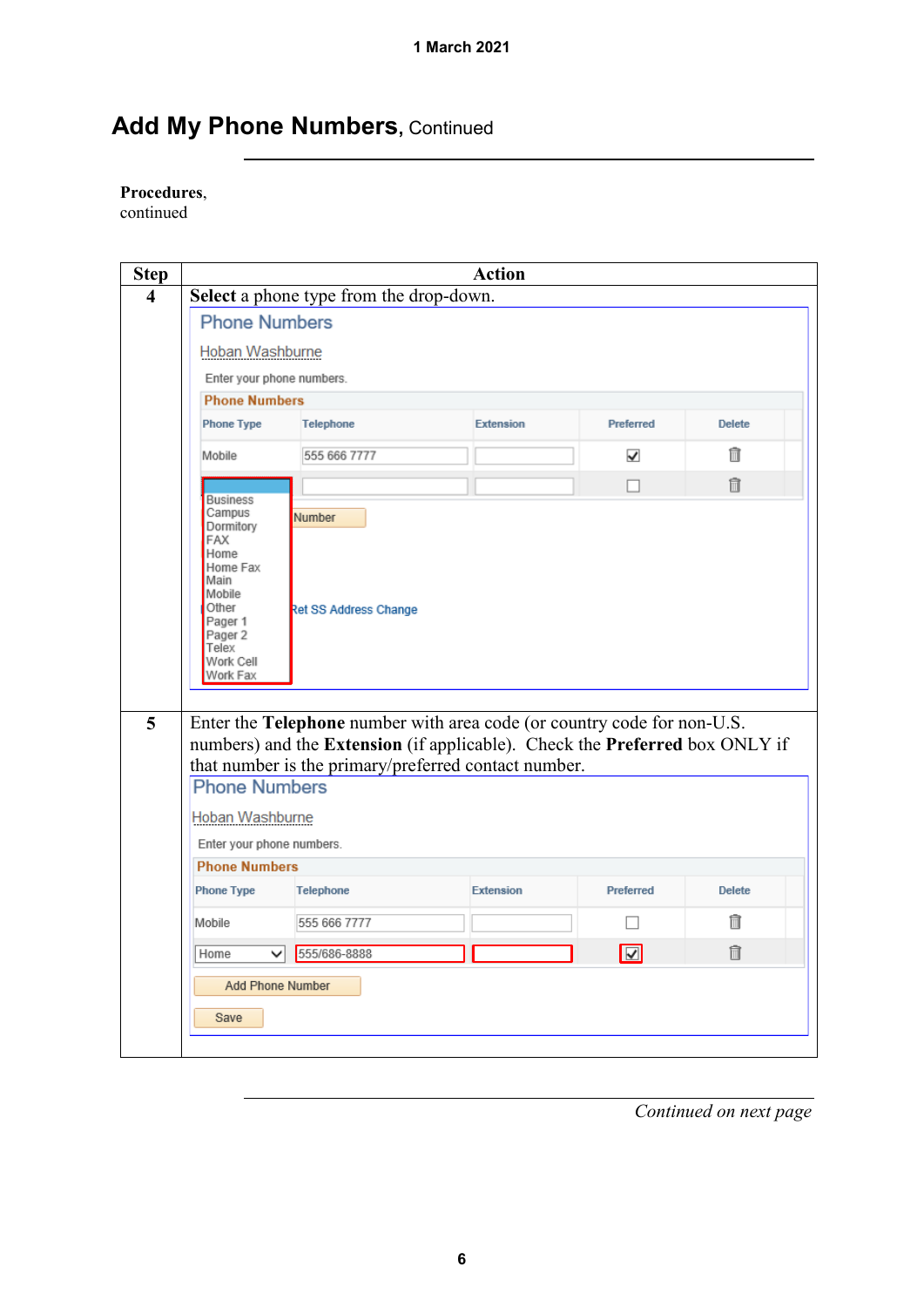## Add My Phone Numbers, Continued

#### **Procedures**,

continued

<span id="page-6-0"></span>

| <b>Step</b> | <b>Action</b>                                                             |                                                                     |                  |                                 |               |  |
|-------------|---------------------------------------------------------------------------|---------------------------------------------------------------------|------------------|---------------------------------|---------------|--|
| 6           | Repeat steps $3 - 5$ to add additional numbers. Click Save when finished. |                                                                     |                  |                                 |               |  |
|             | <b>Phone Numbers</b>                                                      |                                                                     |                  |                                 |               |  |
|             | Hoban Washburne                                                           |                                                                     |                  |                                 |               |  |
|             | Enter your phone numbers.                                                 |                                                                     |                  |                                 |               |  |
|             | <b>Phone Numbers</b>                                                      |                                                                     |                  |                                 |               |  |
|             | <b>Phone Type</b>                                                         | <b>Telephone</b>                                                    | <b>Extension</b> | Preferred                       | <b>Delete</b> |  |
|             | Mobile                                                                    | 555 666 7777                                                        |                  |                                 | fi            |  |
|             | Home<br>◡                                                                 | 555/686-8888                                                        |                  | $\overline{\blacktriangledown}$ | 氚             |  |
|             | <b>Add Phone Number</b><br>Save                                           |                                                                     |                  |                                 |               |  |
| 7           |                                                                           | A Save Confirmation message will display. Click Return to Homepage. |                  |                                 |               |  |
|             | <b>Phone Numbers</b>                                                      |                                                                     |                  |                                 |               |  |
|             |                                                                           | <b>Save Confirmation</b>                                            |                  |                                 |               |  |
|             |                                                                           | The Save was successful.                                            |                  |                                 |               |  |
|             | Return<br>to<br>Homepage                                                  |                                                                     |                  |                                 |               |  |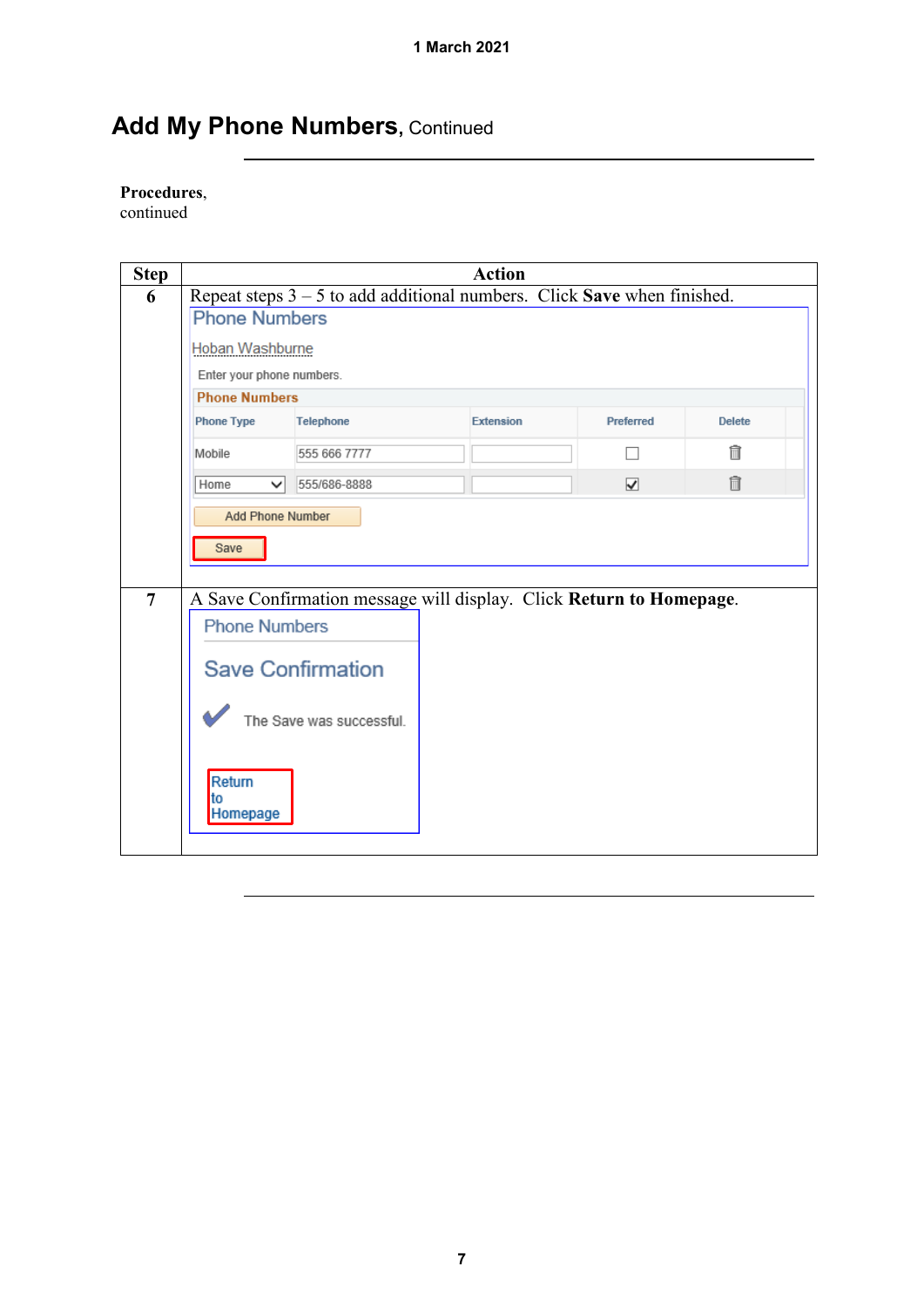### <span id="page-7-0"></span>**Delete My Phone Numbers**

**Introduction** This section provides procedures for the Retiree, Annuitant, or Former Spouse to delete telephone numbers in Direct Access (DA).

**Procedures** See below.

| <b>Step</b> | Action                                                                                                                                                                                                                                |                                                                                                                                                                                       |  |  |  |
|-------------|---------------------------------------------------------------------------------------------------------------------------------------------------------------------------------------------------------------------------------------|---------------------------------------------------------------------------------------------------------------------------------------------------------------------------------------|--|--|--|
| 1           | <b>Select View/Change My Phone Numbers.</b>                                                                                                                                                                                           |                                                                                                                                                                                       |  |  |  |
|             | <b>Note:</b> Some Retirees may have more than one user access; in which case, you                                                                                                                                                     |                                                                                                                                                                                       |  |  |  |
|             |                                                                                                                                                                                                                                       | will need to select the Self Service tab to view the Self Service menu.                                                                                                               |  |  |  |
|             |                                                                                                                                                                                                                                       |                                                                                                                                                                                       |  |  |  |
|             | Requests 茶<br>My Page<br><b>Self Service</b>                                                                                                                                                                                          |                                                                                                                                                                                       |  |  |  |
|             | Welcome to Direct Access II Self Service for Retirees, Annuitants, and Former                                                                                                                                                         |                                                                                                                                                                                       |  |  |  |
|             | Spouses. You can use Self-Service to perform the functions listed below.                                                                                                                                                              |                                                                                                                                                                                       |  |  |  |
|             | - If you encounter problems, contact PPC at 1-866-772-8724.<br>. 2018 1099R/1095 forms: Click the "View/Print My Year End Forms"                                                                                                      |                                                                                                                                                                                       |  |  |  |
|             |                                                                                                                                                                                                                                       | link to access them. Here are instructions for updating your "electronic                                                                                                              |  |  |  |
|             | consent status".                                                                                                                                                                                                                      |                                                                                                                                                                                       |  |  |  |
|             | Please note: Pay slips and 1099R forms will open in a new window. Turn off the<br>pop-up blocker in your web browser to view pay slips and 1099R forms. In<br>Internet Explorer, click on Tools to access the pop-up blocker options. |                                                                                                                                                                                       |  |  |  |
|             | <b>View My Payslip</b><br>This link will take you to a list of all available<br>payslips to view and/or download.                                                                                                                     | <b>View/Print My Year End Forms</b><br>Affirmative consent to receive only an electronic<br>copy of Year-End Tax Forms.                                                               |  |  |  |
|             | View My 1099R<br>This link will take you to a list of all available<br>1099R tax documents to view and/or download.                                                                                                                   | <b>View/Change Mailing Address</b><br>View and make changes to your mailing<br>address. PPC uses the mailing address to send<br>communications, payroll, and tax documents to<br>you. |  |  |  |
|             | <b>View/Change My Phone Numbers</b><br>Self-service users will use this link to view, add,<br>or update their phones numbers.                                                                                                         | <b>Change My EFT/Direct Deposit</b><br>This link will take you to view and/or change your<br>EFT/Direct Deposit.                                                                      |  |  |  |
|             | <b>Change My Delivery Options</b><br>This link will allow you to change delivery options<br>for communications.                                                                                                                       | <b>Change My Voluntary Deductions</b><br>This link will take you to view, add, change, or<br>stop your voluntary deductions.                                                          |  |  |  |
|             | <b>View/Change My Email Address</b><br>This link will take you to view and/or change your<br>email addresses stored in the Retired Payroll<br>system.                                                                                 | <b>Change My Password</b><br>This link will allow you to change your password<br>and set your Forgot Password security<br>question/answer.                                            |  |  |  |
|             | <b>View My Final Pay Beneficiary</b><br>Self-service users will use this link to view their<br><b>Final Pay Beneficiaries</b>                                                                                                         | <b>Change My Federal &amp; State Tax</b><br>Review or change your W-4 information.                                                                                                    |  |  |  |
|             | <b>View/Print ACA Forms</b><br>View/Print ACA Forms                                                                                                                                                                                   |                                                                                                                                                                                       |  |  |  |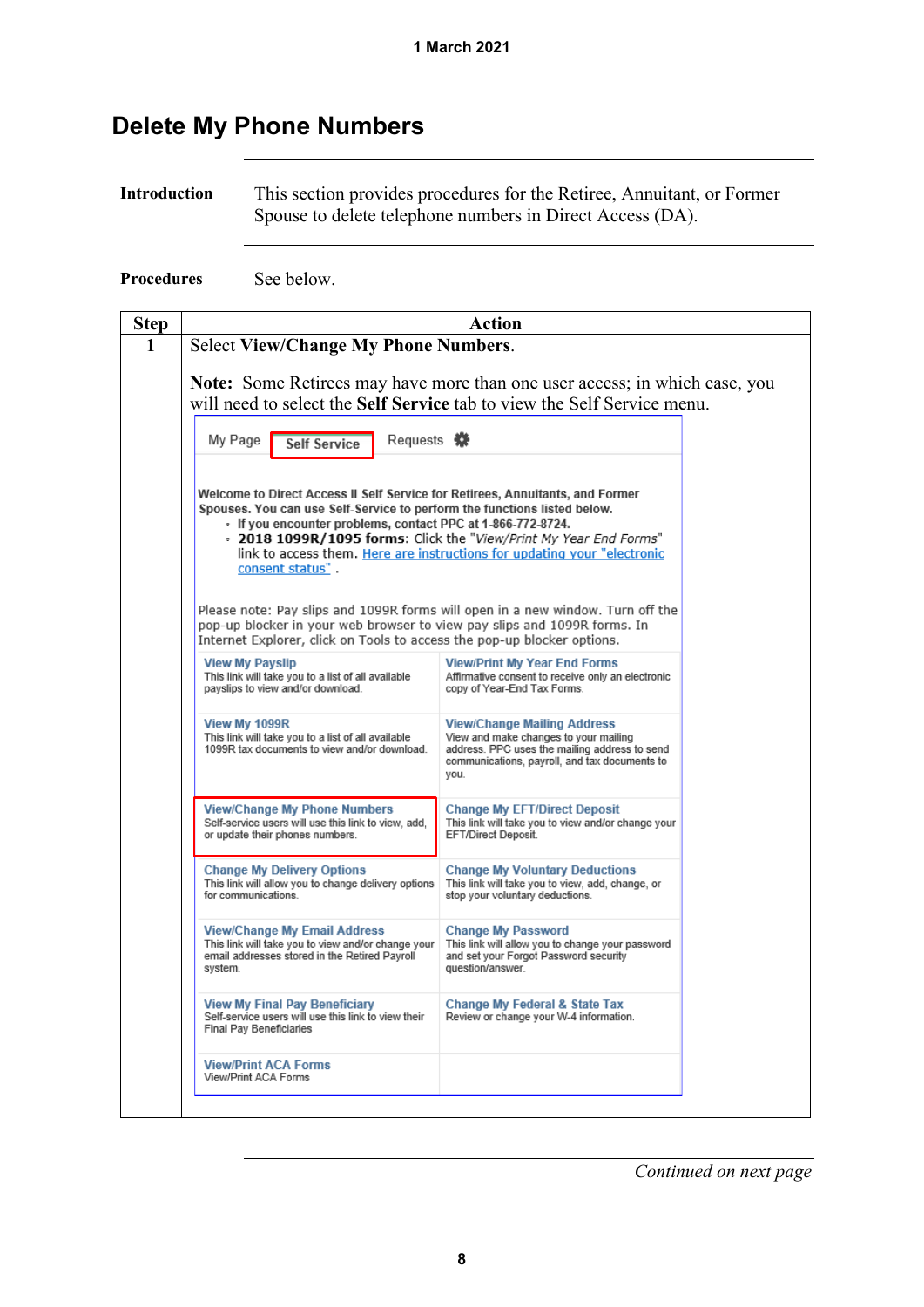## **Delete My Phone Numbers, Continued**

#### **Procedures**,

continued

| <b>Step</b>             |                                                             |                                                                             | <b>Action</b>    |                                    |               |  |
|-------------------------|-------------------------------------------------------------|-----------------------------------------------------------------------------|------------------|------------------------------------|---------------|--|
| $\overline{2}$          |                                                             | The Phone Numbers page will display. To remove a number, click the trashcan |                  |                                    |               |  |
|                         | icon for the phone number to be deleted.                    |                                                                             |                  |                                    |               |  |
|                         | <b>Phone Numbers</b>                                        |                                                                             |                  |                                    |               |  |
|                         | Hoban Washburne                                             |                                                                             |                  |                                    |               |  |
|                         | Enter your phone numbers.                                   |                                                                             |                  |                                    |               |  |
|                         | <b>Phone Numbers</b>                                        |                                                                             |                  |                                    |               |  |
|                         | <b>Phone Type</b>                                           | <b>Telephone</b>                                                            | <b>Extension</b> | Preferred                          | <b>Delete</b> |  |
|                         | Mobile                                                      | 555 666 7777                                                                |                  |                                    | Î             |  |
|                         | Home                                                        | 555/686-8888                                                                |                  | $\overline{\blacktriangledown}$    | 俞             |  |
|                         | <b>Add Phone Number</b>                                     |                                                                             |                  |                                    |               |  |
|                         | Save                                                        |                                                                             |                  |                                    |               |  |
|                         |                                                             |                                                                             |                  |                                    |               |  |
| $\mathbf{3}$            |                                                             | A confirmation message will display. Click Yes - Delete and Save.           |                  |                                    |               |  |
|                         | <b>Phone Numbers</b>                                        |                                                                             |                  |                                    |               |  |
|                         |                                                             | <b>Delete Confirmation</b>                                                  |                  |                                    |               |  |
|                         |                                                             |                                                                             |                  |                                    |               |  |
|                         |                                                             |                                                                             |                  |                                    |               |  |
|                         | ?<br>Are you sure you want to delete Phone Number (Mobile)? |                                                                             |                  |                                    |               |  |
|                         |                                                             |                                                                             |                  |                                    |               |  |
|                         |                                                             | Yes - Delete and Save                                                       |                  | No - Do Not Delete and Do Not Save |               |  |
|                         |                                                             |                                                                             |                  |                                    |               |  |
| $\overline{\mathbf{4}}$ |                                                             | The phone number will be removed. Click Save.                               |                  |                                    |               |  |
|                         | <b>Phone Numbers</b>                                        |                                                                             |                  |                                    |               |  |
|                         | Hoban Washburne                                             |                                                                             |                  |                                    |               |  |
|                         | Enter your phone numbers.                                   |                                                                             |                  |                                    |               |  |
|                         | <b>Phone Numbers</b>                                        |                                                                             |                  |                                    |               |  |
|                         | <b>Phone Type</b>                                           | <b>Telephone</b>                                                            | <b>Extension</b> | Preferred                          | <b>Delete</b> |  |
|                         | Home                                                        | 555/686-8888                                                                | ×                | ⊽                                  | Ô             |  |
|                         |                                                             | <b>Add Phone Number</b>                                                     |                  |                                    |               |  |
|                         | Save                                                        |                                                                             |                  |                                    |               |  |
|                         |                                                             |                                                                             |                  |                                    |               |  |